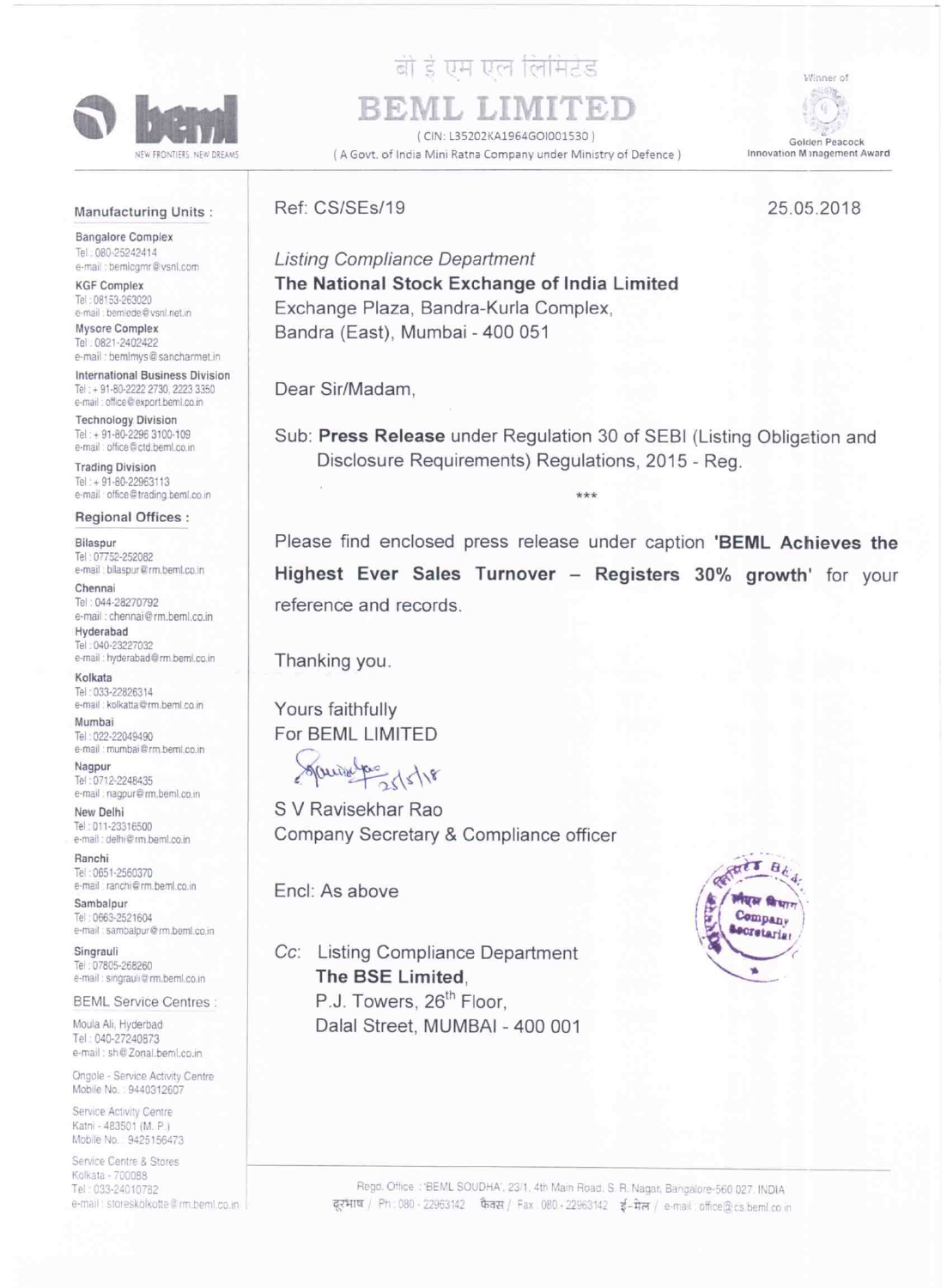

### BEML Achieves The Highest Ever sales Turnover - Registers 30% growth

BEML LIMITED a Mini Ratna Category 1 PSU Company under the Ministry of Defence has achieved the highest ever net sales turnover of Rs. <sup>3246</sup> crs, for the year 2017-18 registering <sup>a</sup> growth of 30% over the previous year.

Mining and Construction business registered <sup>a</sup> growth of 11%; while Rail and Metro business achieved record production/sales of 244 Metro Cars, registering <sup>a</sup> growth of 114% over the previous year. Despite constraints Defence Business too registered <sup>a</sup> growth of 10%. Such commendable performance has helped the Company to register <sup>a</sup> PBT of Rs <sup>164</sup> crs after <sup>a</sup> gap of <sup>5</sup> years, which is <sup>a</sup> jump of over 67%.

The Mining and Construction market continued to be highly competitive and unpredictable and there was <sup>a</sup> perceptible shift in the market trend towards deployment of high capacity equipments. In this regard, While High capacity <sup>150</sup> <sup>T</sup> and <sup>190</sup> T dumpers designed & developed in house are being deployed for user trials, during the year 2017-18, other high capacity equipments viz 850 HP Bulldozer (BD475-1), and 180 T Diesel Excavator(BE1800D) were designed and developed in house, as <sup>a</sup> part of "Make in India" initiative.

Despite challenges, the revenue increase in sale of equipment to the coal sector was 79% and in non-coal segment it was 28%. Concerted efforts were put in to reduce parts inventory and finished goods inventory. In order to give thrust on after-salesservice and spare parts supply, BEML has opened more Activity Centres nearer to the customer sites.

Rail and metro segment achieved significant landmarks during FY 2017-18; such as (i) supply of more than 240 metro cars, the highest ever number produced in <sup>a</sup> year by BEML, (ii) the delivery of the first 3-car train set to BMRCL ahead of schedule which is part of the 150 intermediate cars contract, (iii) delivery of two train sets to KMRCL, (iv) and stabilization of 3rd line metro car facility for increased production,

The signing of the 'Memorandum of Understanding' (MoU) with Hitachi for Railway sector will provide BEML with the technological advantage and likely to open up a world of local production opportunities to BEML. Pre-production activities for 300 numbers of 3ph- MEMUs and manufacture of 20 sets of shells and bogies for LHB coaches are well underway.

In the Defence segment, though the sales turnover of OE during FY 2017-18 remained almost at the same level, the spares turnover business almost doubled. BEML continued to supply vehicular platforms for various weapons and equipment for the armed forces and also for the Nation's strategic missile projects.<br> **I** W<sub>4</sub>